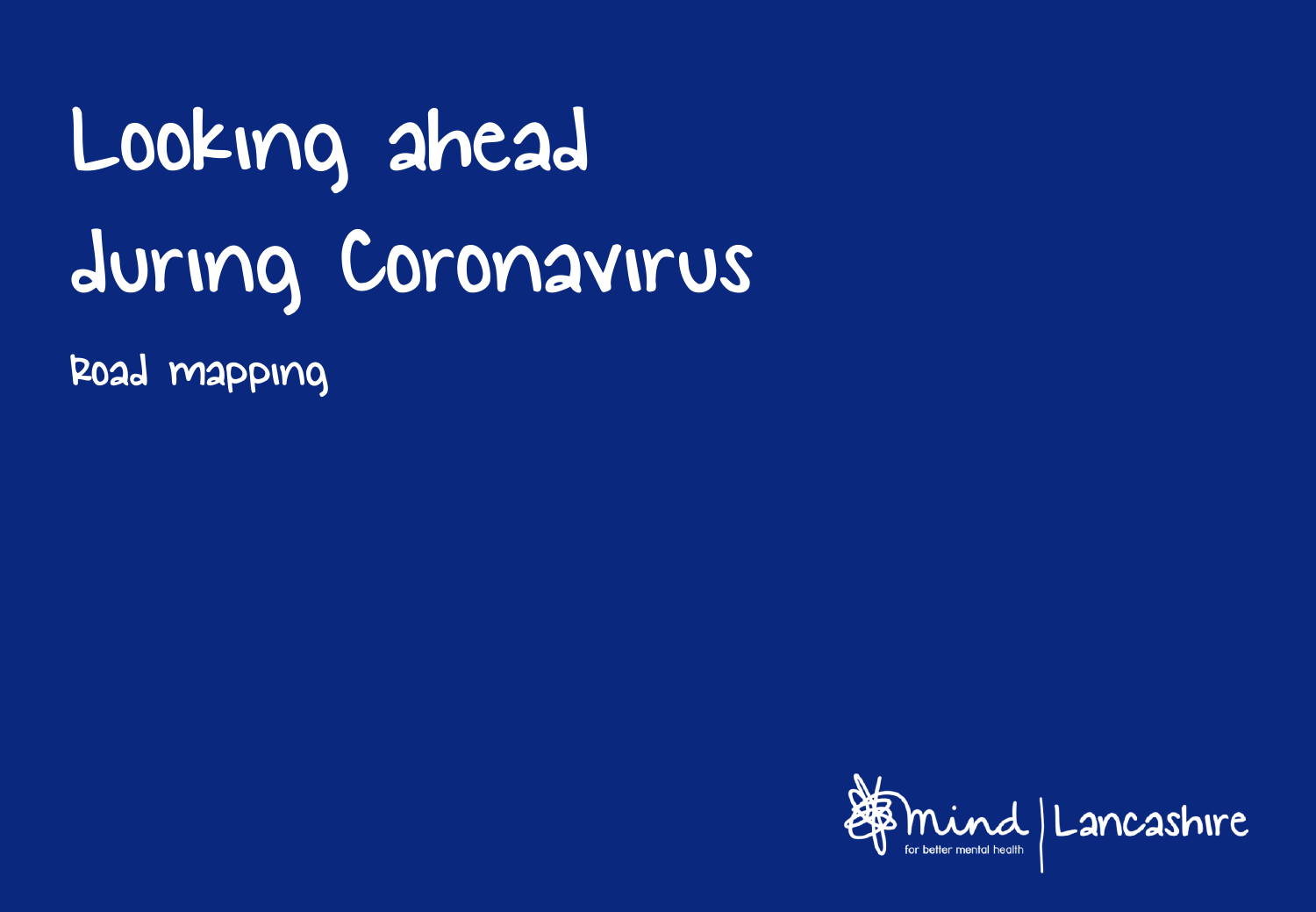## Looking ahead during Coronavirus

Sometimes it's hard to not feel overwhelmed by what is going on in our lives. The present moment can feel endless. Thinking about a goal or something to look forward to can help the brain to realise that there's more to look forward to and suddenly things can feel a bit more manageable.

## GOAL SETTING AND LOOKING AHEAD

Planning for a future goal or dream needs breaking down…



Now you're ready to plan…

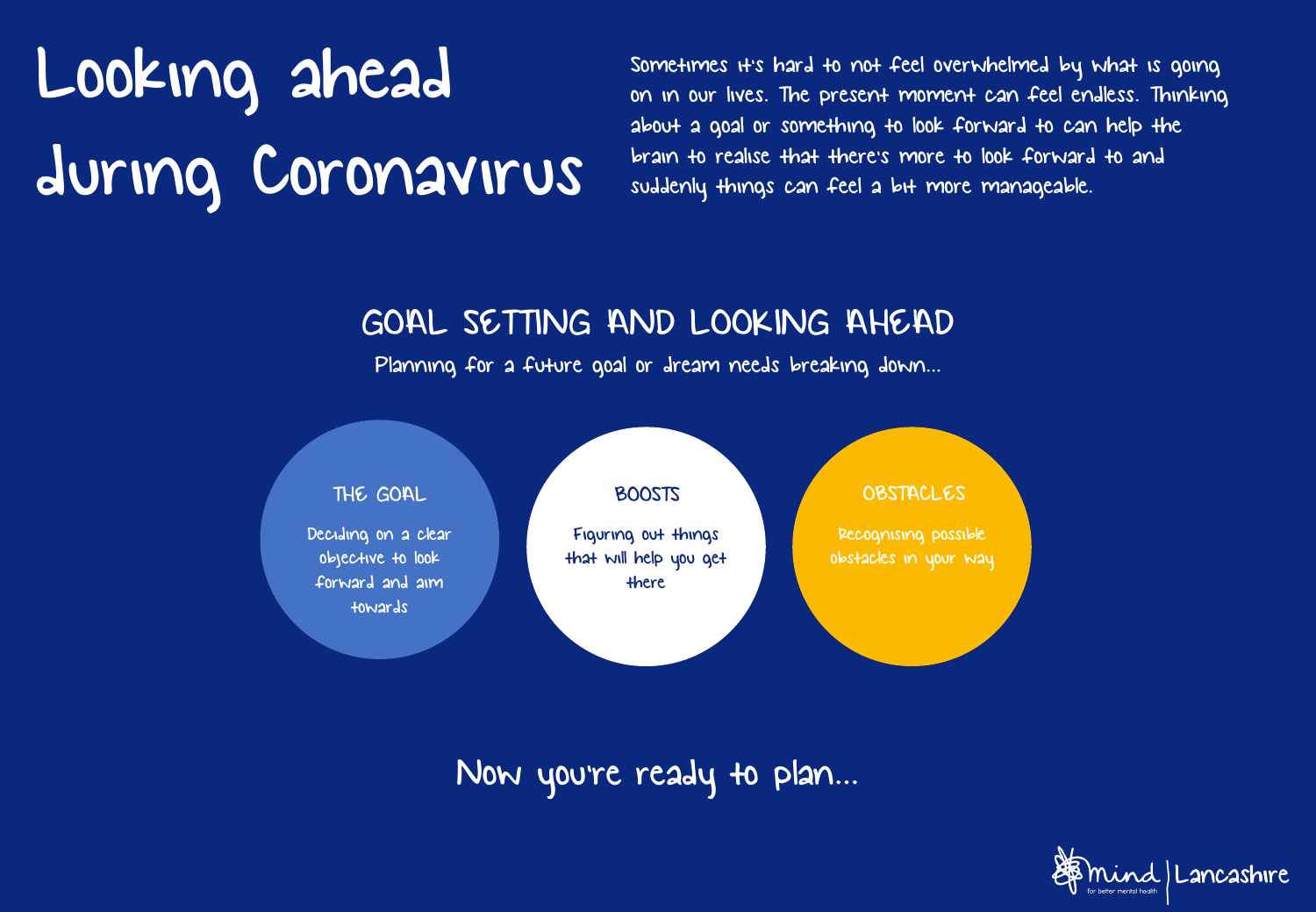## Write your goal or something to look forward to here: during Coronavirus